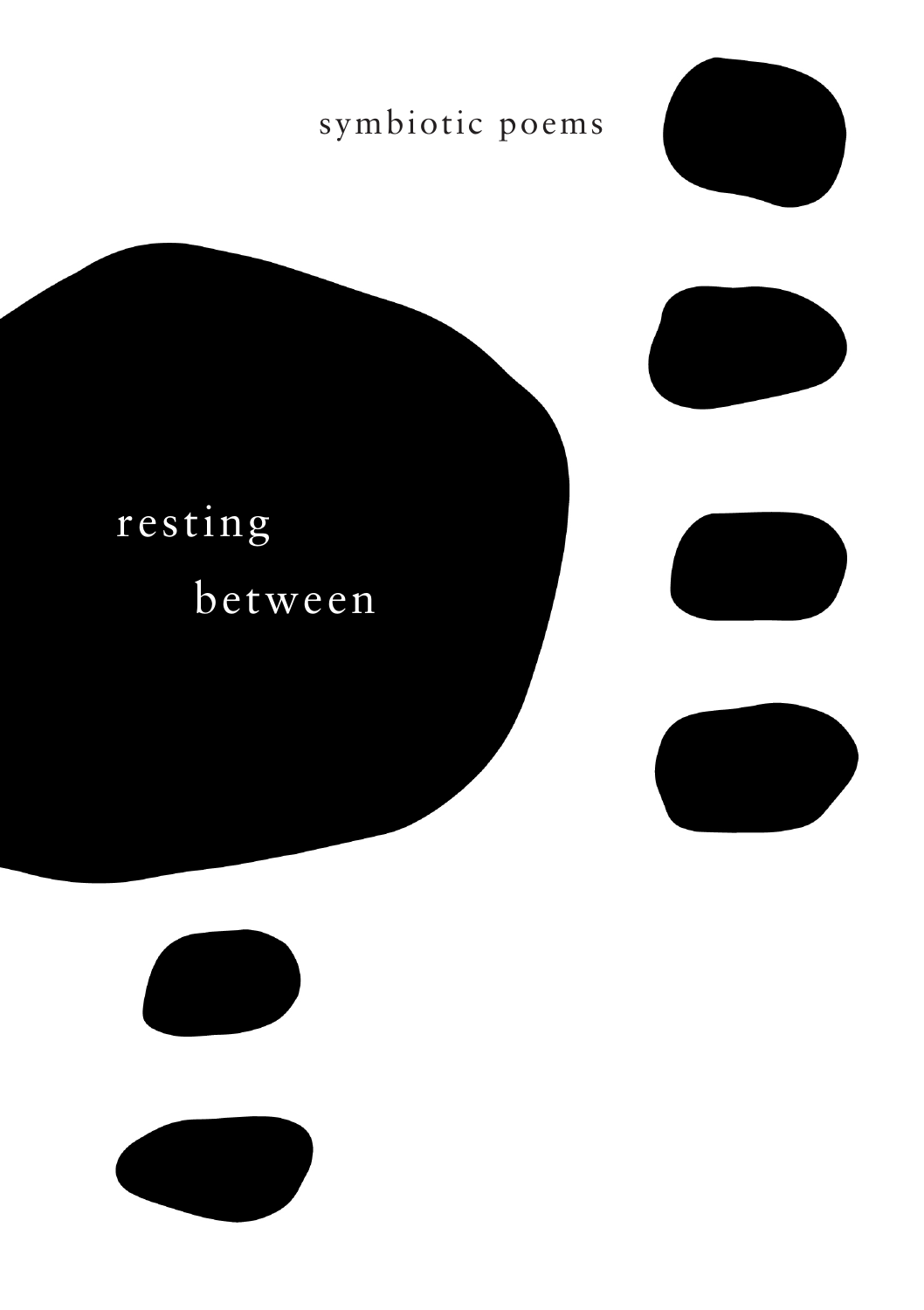Consider walking faster Attempting ascending Feeling the grip of something smooth

 Stroking soft sides Tracing outlines

Focused on a slip

 Down To meet your siblings

 Gently condescending As they learn your shoes

 Clawing over their bodies Loosening your feet

 Your effort for safe ground Destroyed by an undone shoelace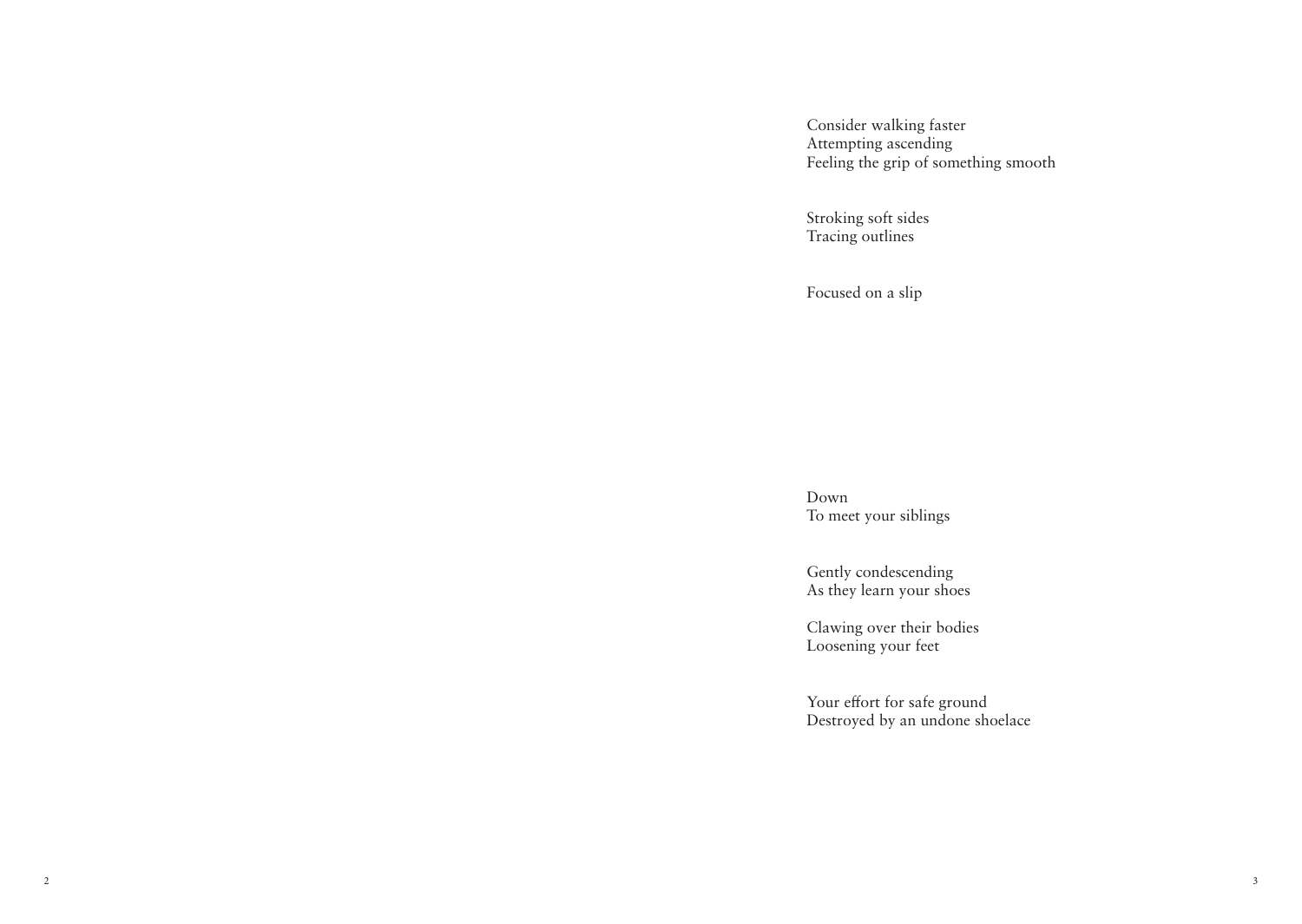Ég heyri fótatak og veit það ert þú Ég heyri hnerra og veit það ert þú Ég heyri eitt hm og veit það ert þú Ég heyri andvarp og veit það ert þú Allt sem þú gerir Veit ég Allt sem þú gerir Veit ég hvernig hljómar Þú Ert sinfónía fyrir mér Þú hlustar ekki á sinfóníur Ég veit En ég geri það Og þín er mín uppáhalds sinfónía Jafnvel þótt þú Trúir mér ekki gæti ég hlustað Á hljóðlátu sinfóníuna þína Í dag

Í gær

Á morgunn.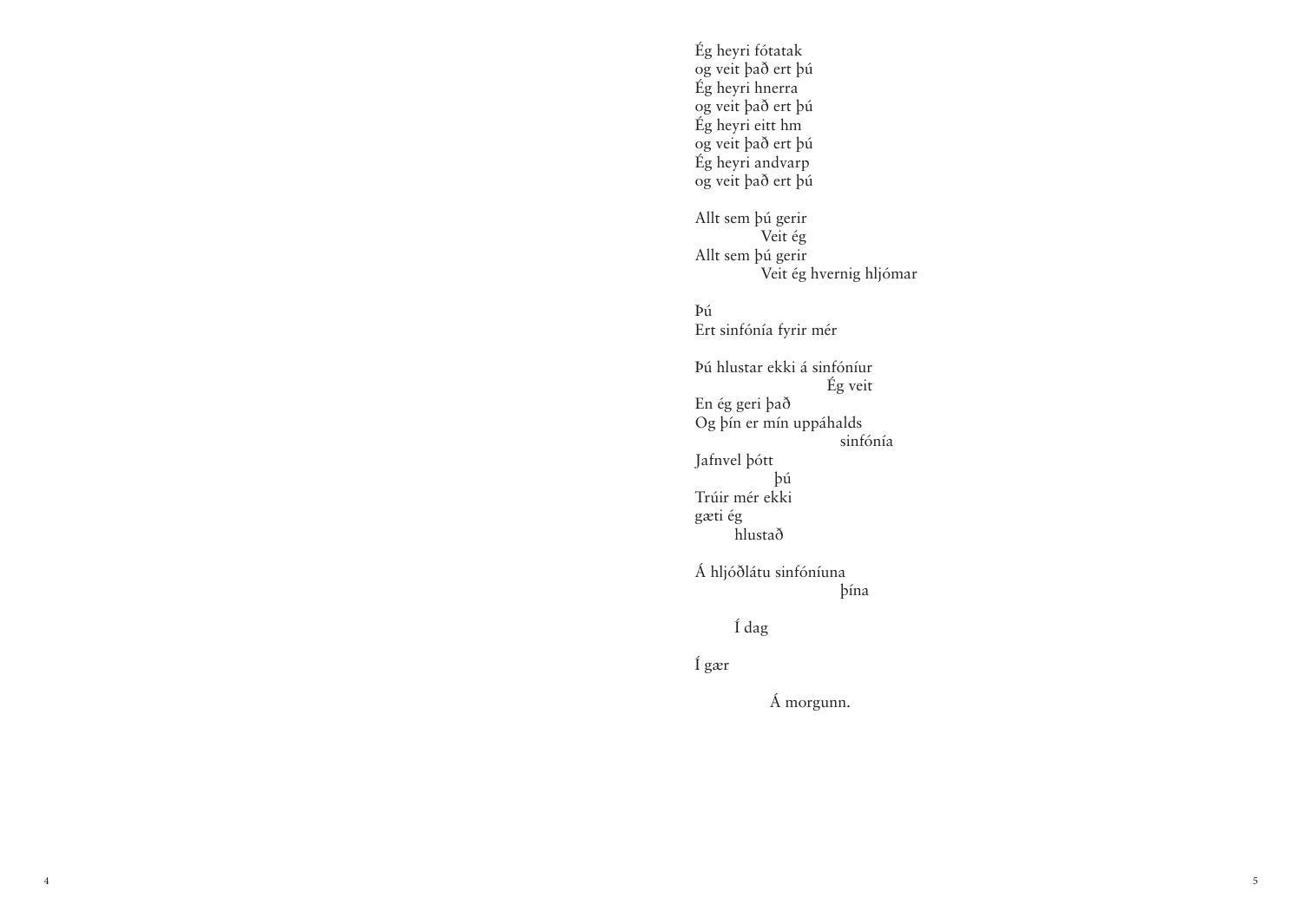a tire covered by sand the boats name is Mundi SU-35 stones on top of snow on top of plastic on top of soil the boats name is Andrea Cuxhaven NC 302

snow's sticking to my face, slowly melting from the heat

three cormorants stretching their necks, as if they were reaching for something

the cold is reaching my skin through my coat, my body as a warm organ passing through the landscape my diamond breasts

a pile of seaweed a pile of rusty chains lying beside each other forming two nests on the sand ready to hold someone

I want to drink the water, but the water will make me thirsty

a gigantic black plastic surface rolled up onto a spool

snow's hard under my feet

an old leather bag lying on the ground, emptied, forgotten

all the tires are flat here the stones never get warm

I'm resting my forehead against the bark of a willow tree, then slowly moving from one tree to another, jumping from one foot to the other, knowing that if I touch the ground with both feet at a time I'm gonna loose something; my wallet my smile my my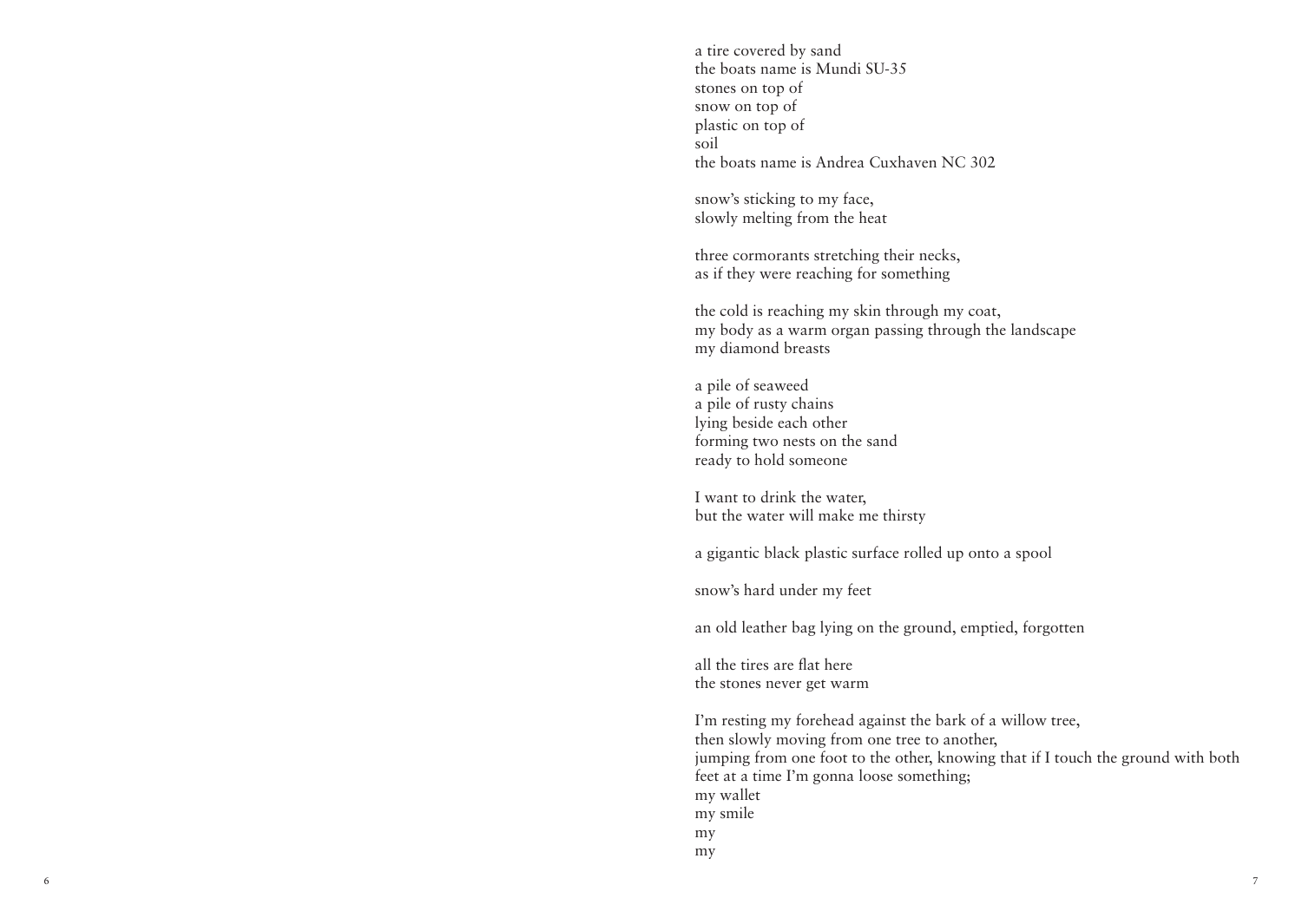knowing that I need to get there before my ancestors

do you feel it too? come closer do you feel it now?

I'm gently opening my skin enter you're inside me now; pulse, pulse, pulse

I'm calling you to tell you that I met Mundi and Andrea on my walk today and that I lied when I said I was awake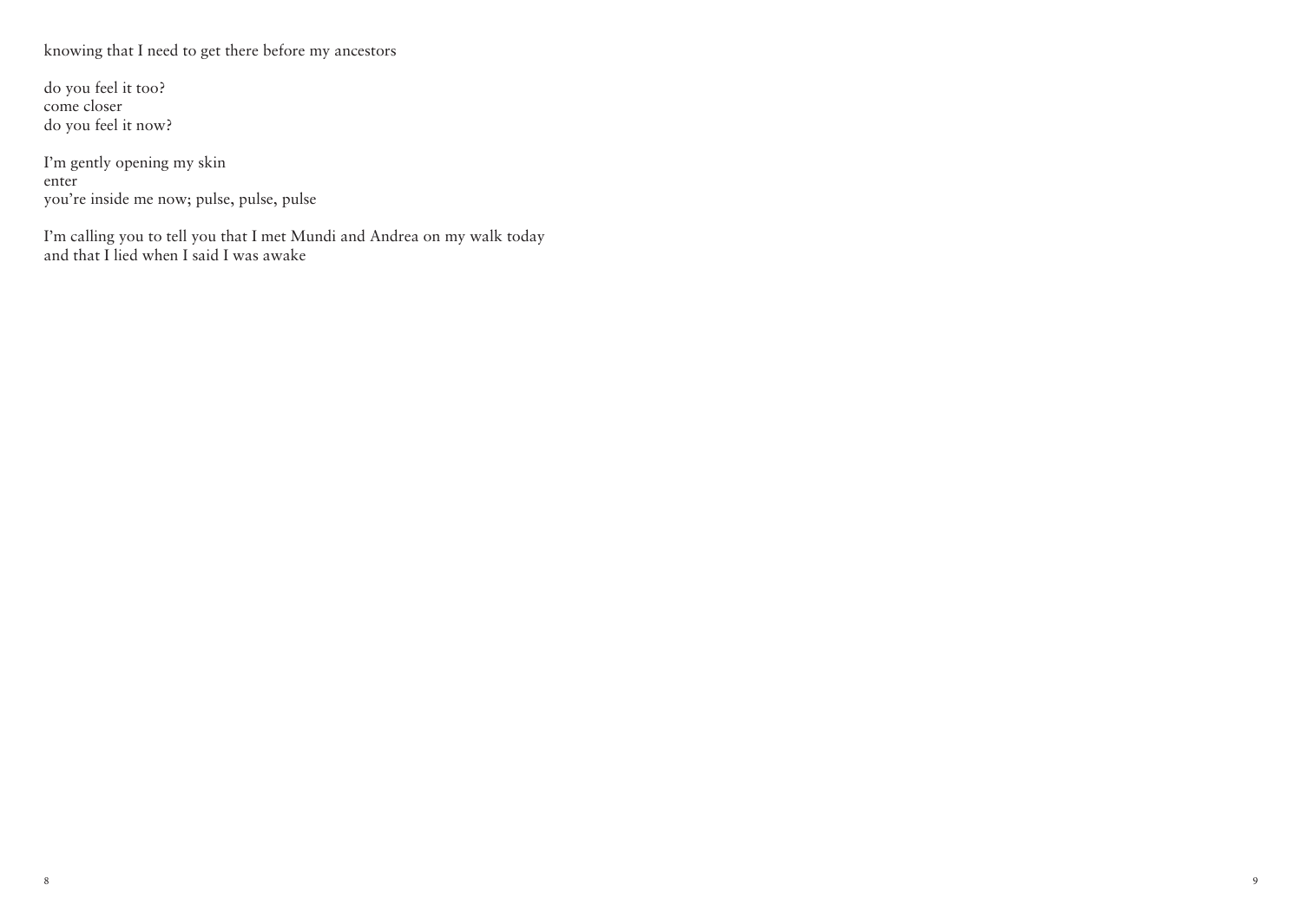A naked stage Aaaaah

Say it in lower case

Notes from the field to translate into poetry?

I remember there was something I was going to tell you

There are always people standing in doorways

I like the wait

It's nice to change it up sometimes

Cooling down?

 Letting wind caress my ears So no one can talk about me?

hmm

ahhhhh?

Definitely yes Bones are like itchy wool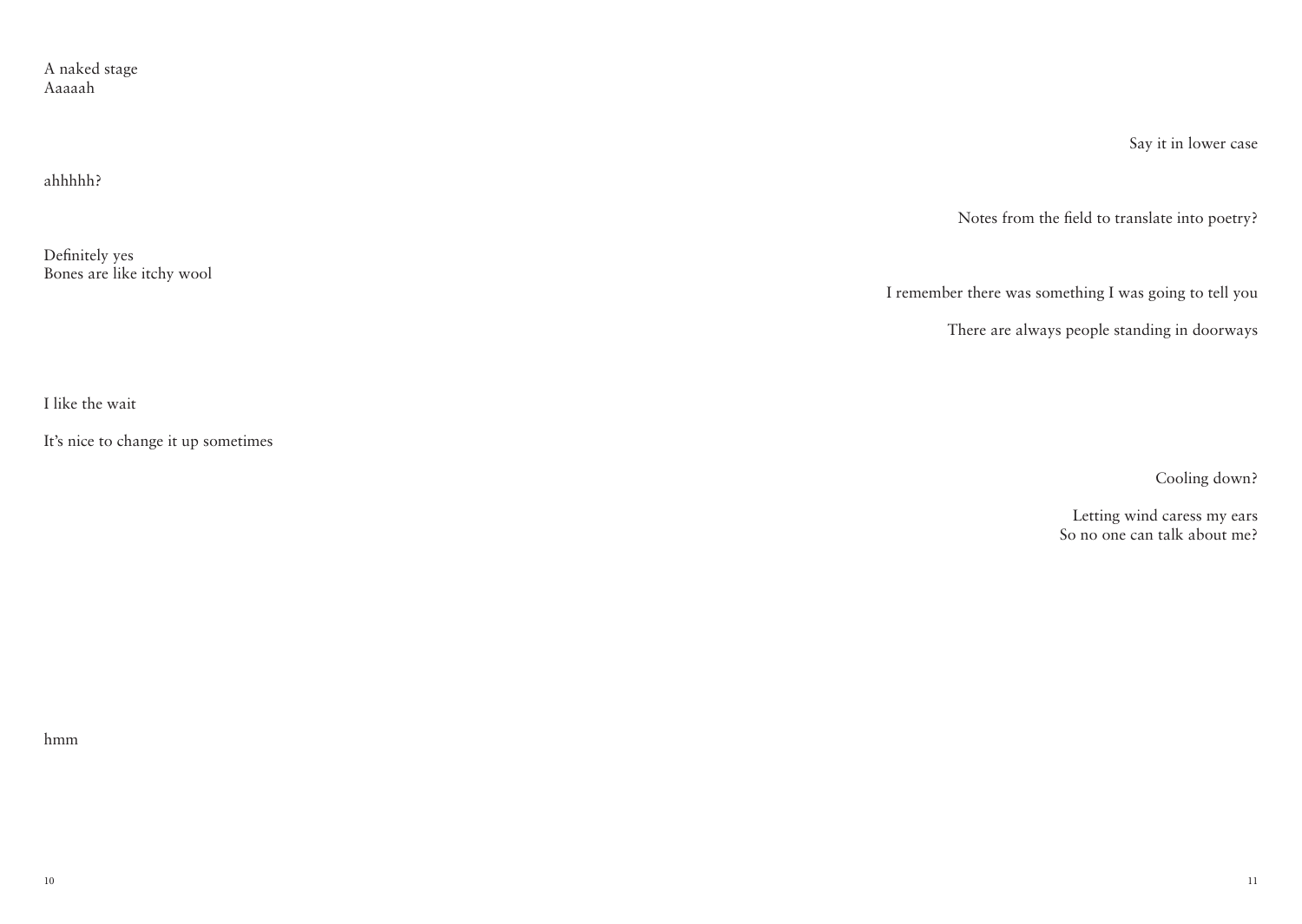What's the difference between a hostel and a brothel?

Quickly, wildly, girly Chasing yourself? It's like a graveyard I feel small Tourists with tripods, hopefully not camping Mountains scare me Stairs to the ocean to the island Wheezing, curling, caring For yourself I think cowboys think so? Here I need to swim but you can't stay in the water A truck and a man beside each other Cushioned risk ascending The island looks fake!

Ah?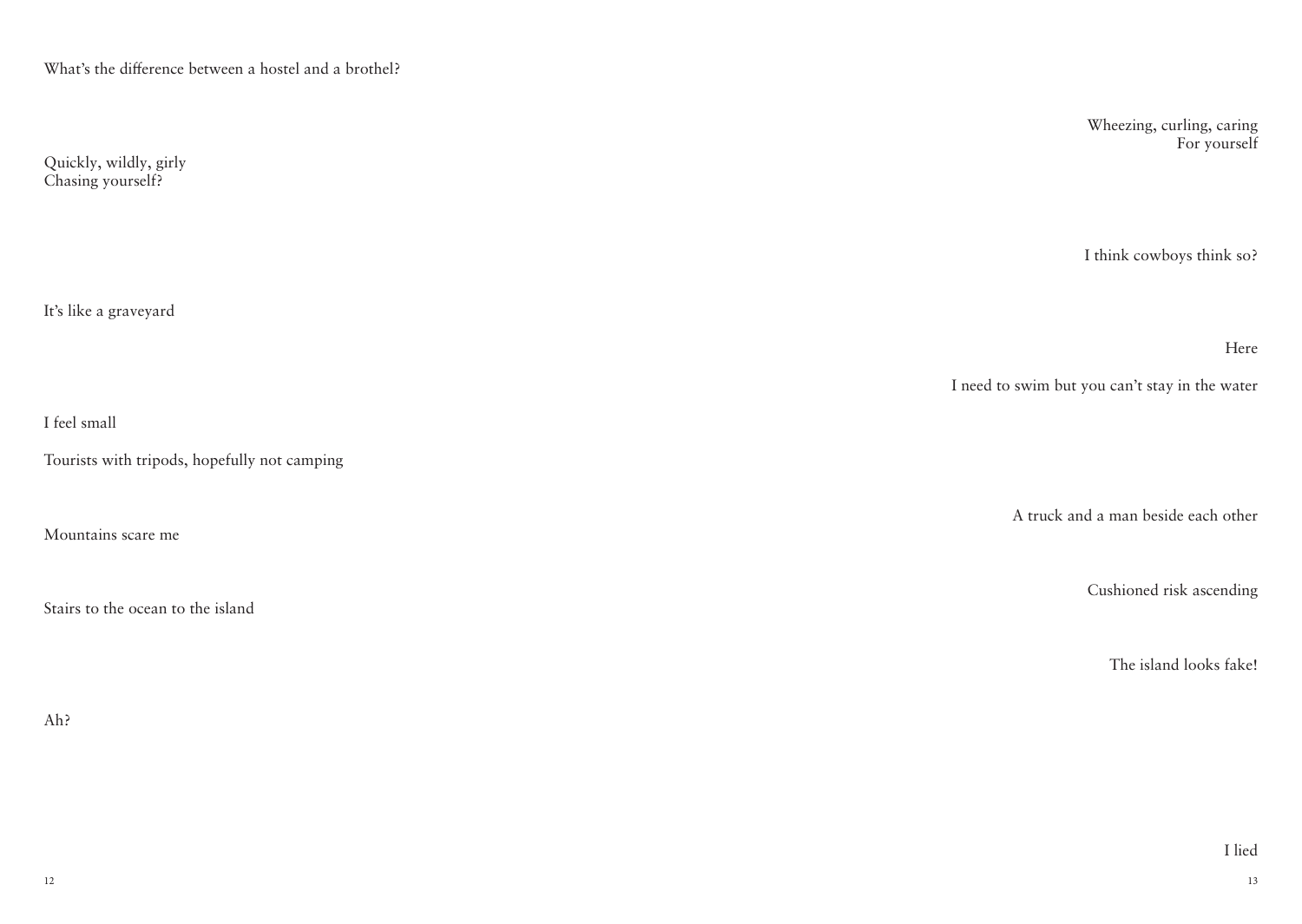A small ball of guilt rolls down my hill

Salt coating my lips

Till cool air cements it

Growing an extension and tension?

Feeling at a different temper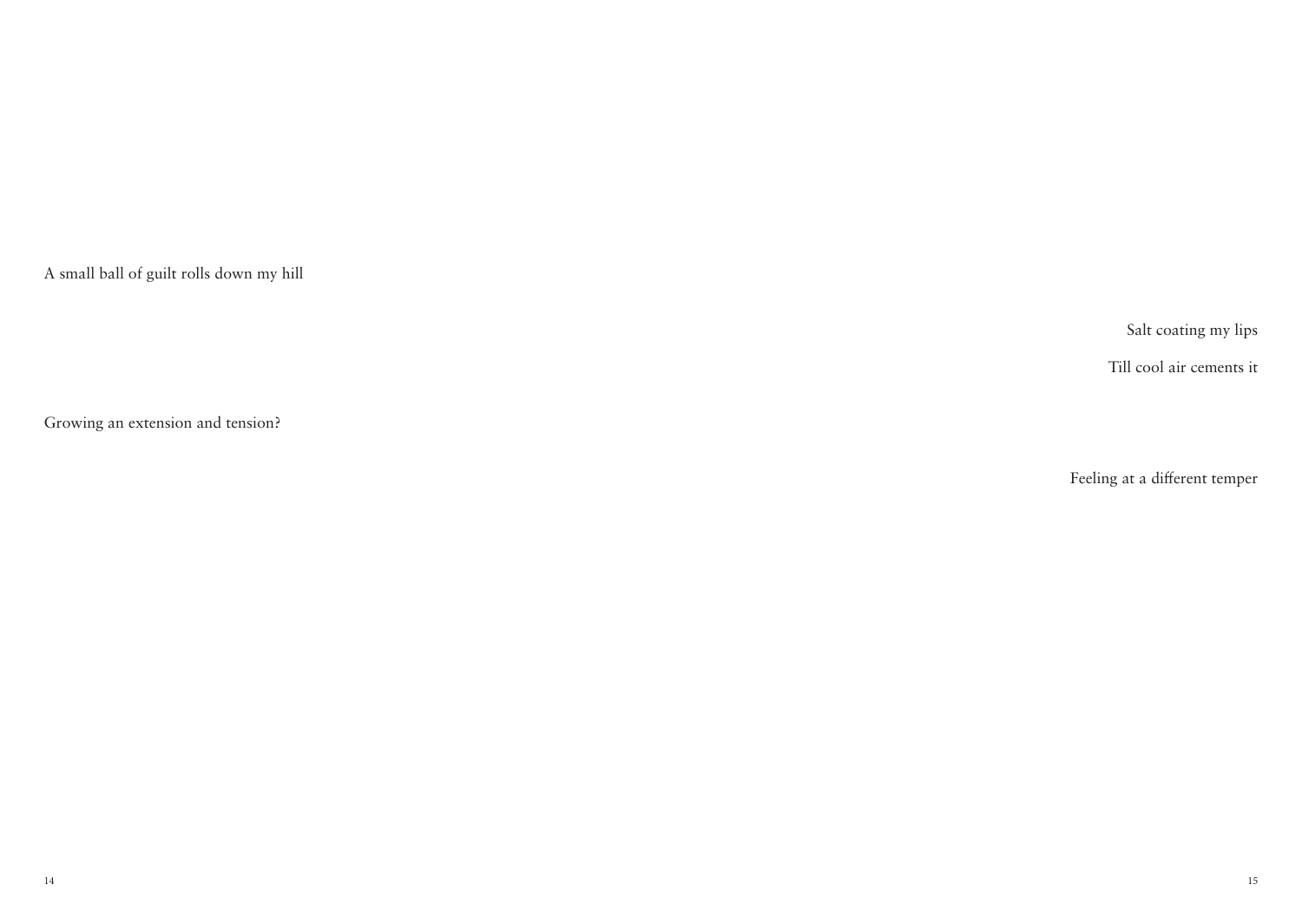The ball is gone.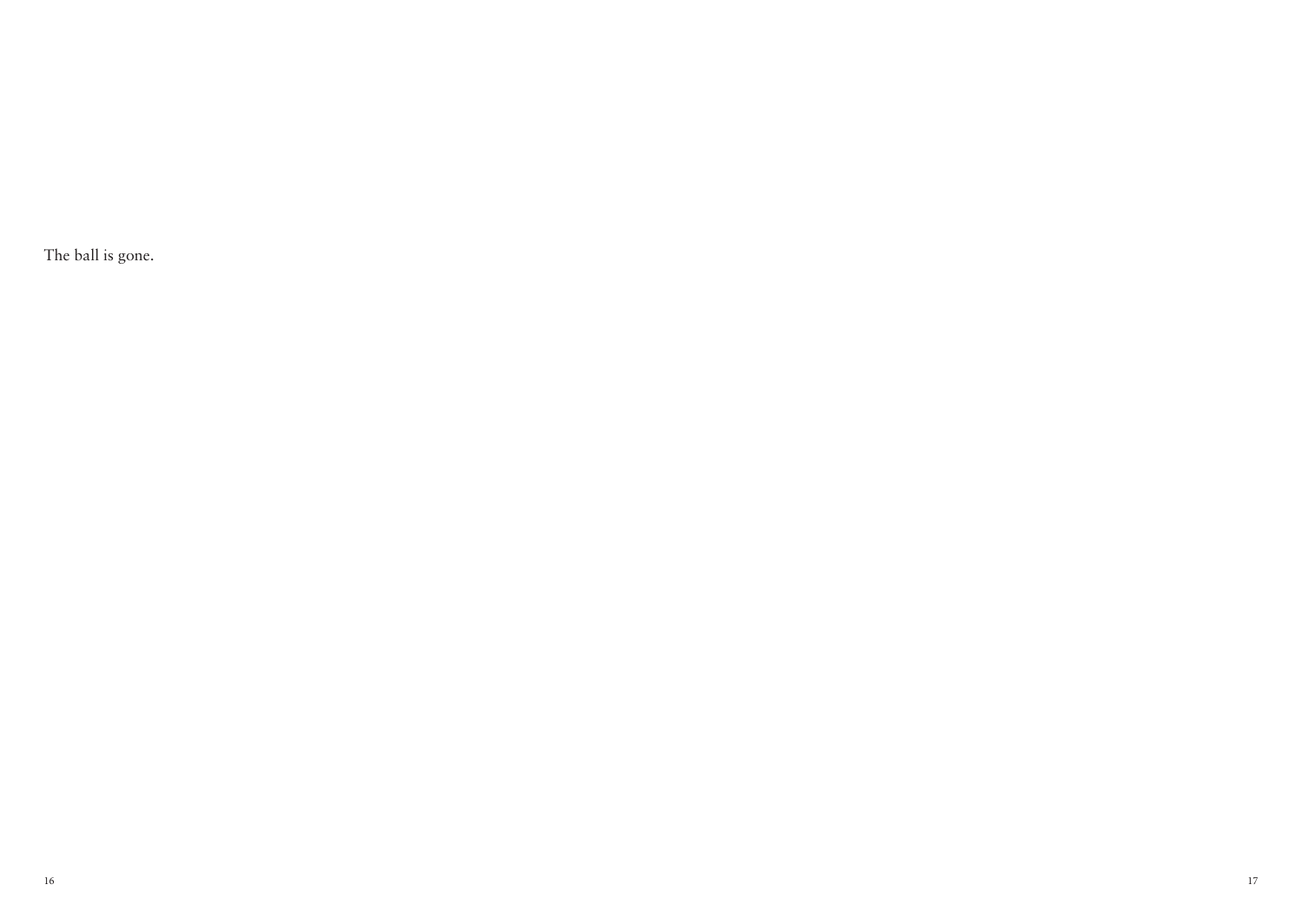I can make a foetus with my hands be pregnant in a jar of glass I coat its body with spit to keep the skin all soft

I shed the lining of my insides and put a lid on the jar filled with water I watch my alien float

I wake up in blood and my hands grow my child's body (it's out before it's out) my pen is red and with it I trace a shoulder an arm so long that expands to the edges of the paper womb a hand covered in lines to read strong fingers covered in rings to punch

I trace legs of cotton with round bent knees to pray to ground in the familiar to fit in a space too small with bracelets that tinkle two dark red stitches under hardened nipples rows of apparent ribs

I go out and see my child's light tucked tight in a mountain I see through the stone what it grows (it's out before it's out)

I go and get the jar of glass and watch the body of flour and salt melt and molder

and when I empty it in the sink I feel soft pieces of flesh pass through my fingers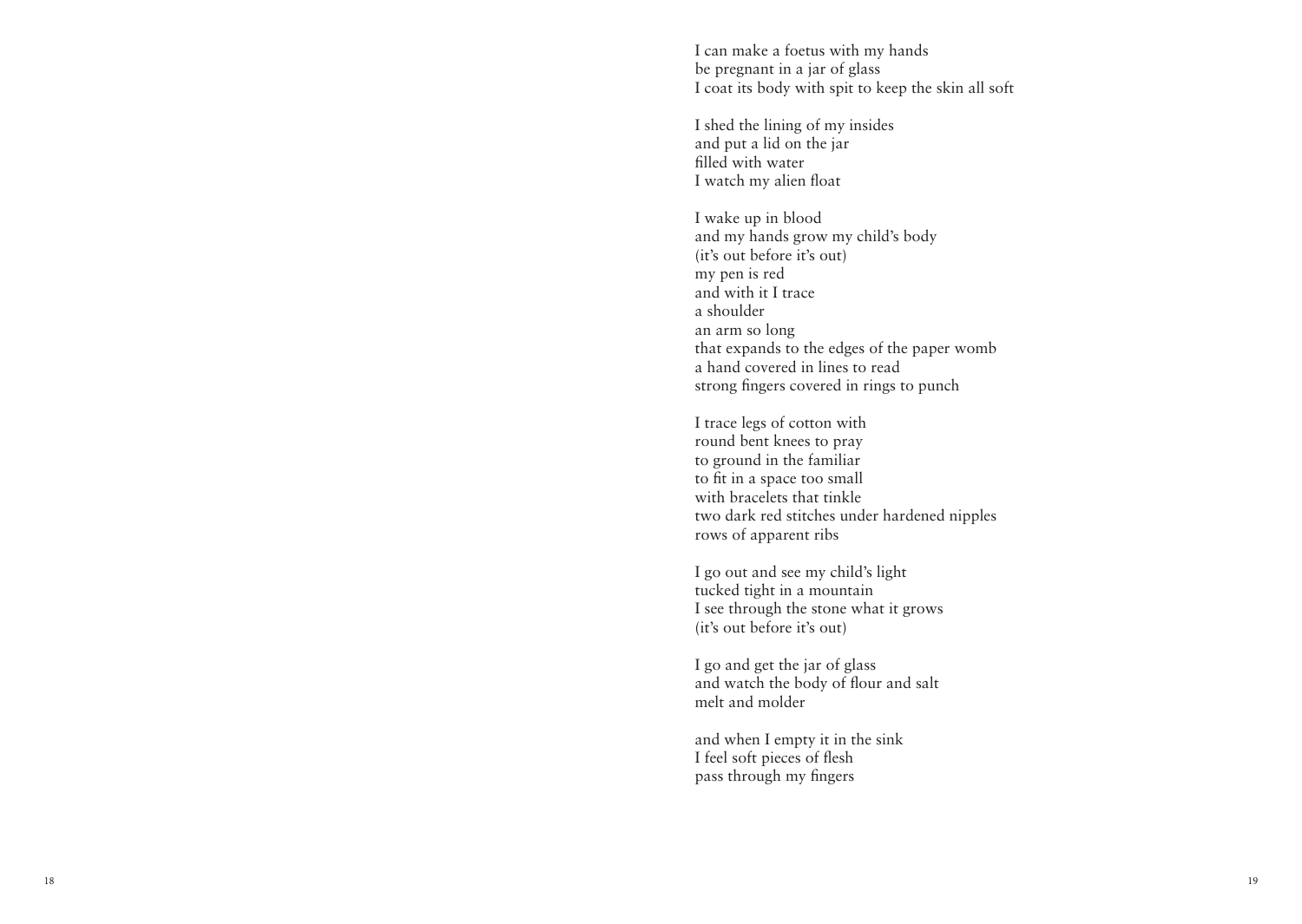## *YOU*  I love the sound of your laughter, it reminds me of my mother. water waterrr Do you want to be connection open up sometimes I forget you're still here sour, soft, warm, cold, *ME* I am forming context my love myyyyy love Believe me, elieve me, lieve me, ieve me, eve me, ve me, e me, me, I don't know where I am going either. singg, singgg air, air, air air air

 I am taking care, sometimes not

He tells me me he has a hard time confronting his present emotions. I get that,

I think.

airrrrrrrrr

argggghhhh

What time is it? It is time to go. It is time to leave me. It is time to step back and reflect on what happened. It is time to let go or hold on. What time is it? It is time to take my love and show her to you. It is time to reveal the system of my emotions. It is time to be vulnerable and get hurt. What time is it? It is time to follow my intuition. It is time to manipulate the momentum of connection or is that even possible. It is time to be with you or it is time to be with myself. What time is it? It is time to cry. It is time to react to the past. To regret the past.

alive?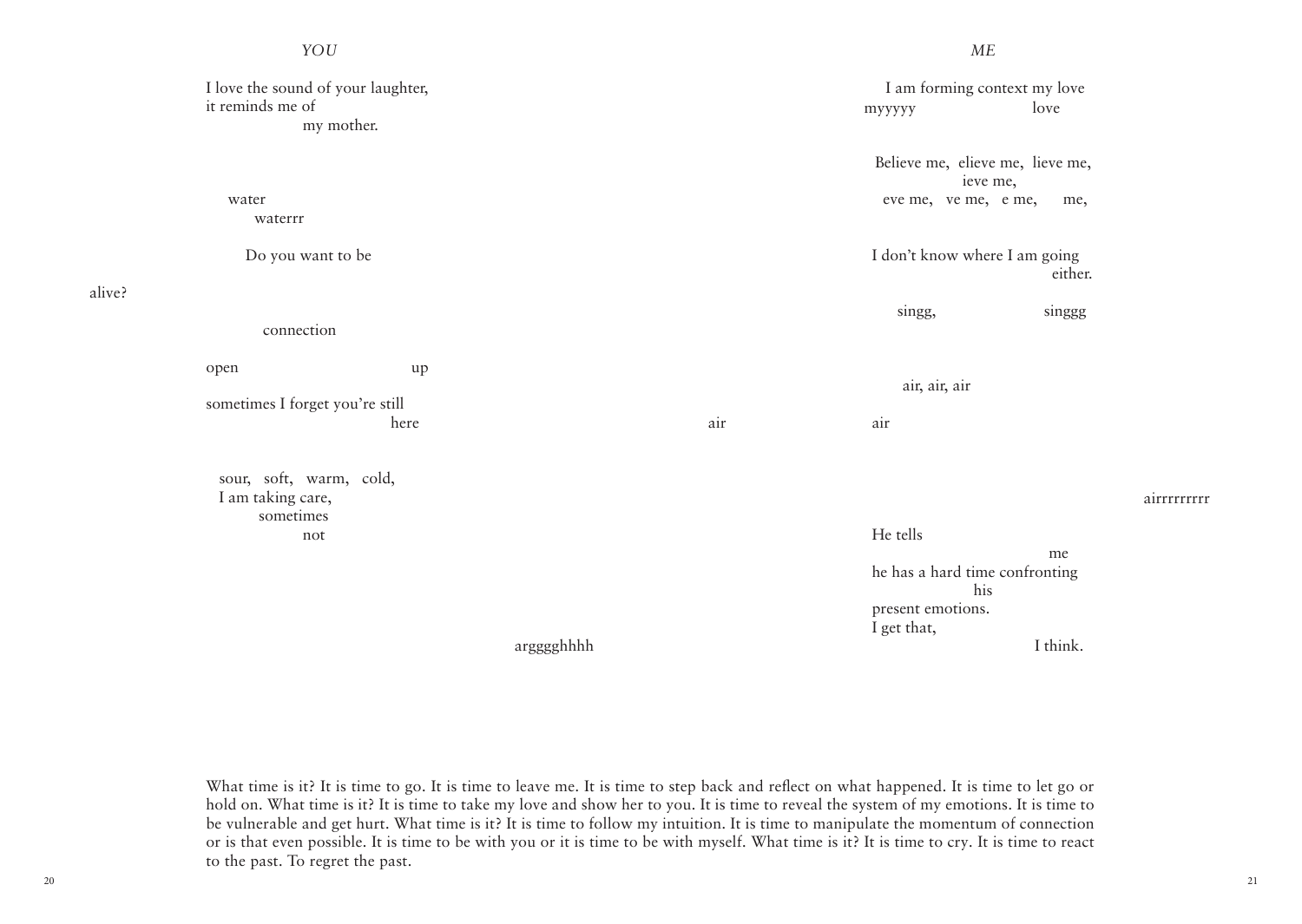I place my hands in the grass, press them down between the straws, the boundaries between straws and fingers dissolve and the grass welcomes me to connect directly with it.

\*\*\*

Amalie Smith states that the surface is burdened because of the way western philosophy relates spirit and materiality, the way it relates idea and phenomenon. The surface defines the crossing from something to something else; from human to human when we lie as two half moons in my bed. My skin is the surface upon which I sense the heat from your body, the sheets on the bed, the beams from the sun that enter the window and hit my eyelids.

\*\*\*

The guy I see in the metro has eyelashes tattooed onto his eyelids. I imagine the tattoo needle scratching into the skin of his eyelids leaving a thin line of ink.

\*\*\*

I dress you in a thin silky dress. It sticks very closely to your body, falls beautifully around your dick, the thin white silk straps over your shoulders. You often imagine who you would have been in another body, in a stronger body. But it's the angel-like and delicate about your body that invites me to dress you in silk dresses, put red lipstick on your lips and take photos of you.

\*\*\*

Our body is the home that travels with us. Our bodies are caves in which we hide. Our bodies are our armours. Our bodies are bags in which we carry ourselves.

\*\*\*

I imagine watching a tv program about transgendered women. They have asked someone to cut into their skin to become who they are. The skin closes itself again and leaves thin white lines of scars.

\*\*\*

I can grow new things out of my body: Mountains from my stomach, trees from my ears stretching their branches into the sky, a dick from my abdomen.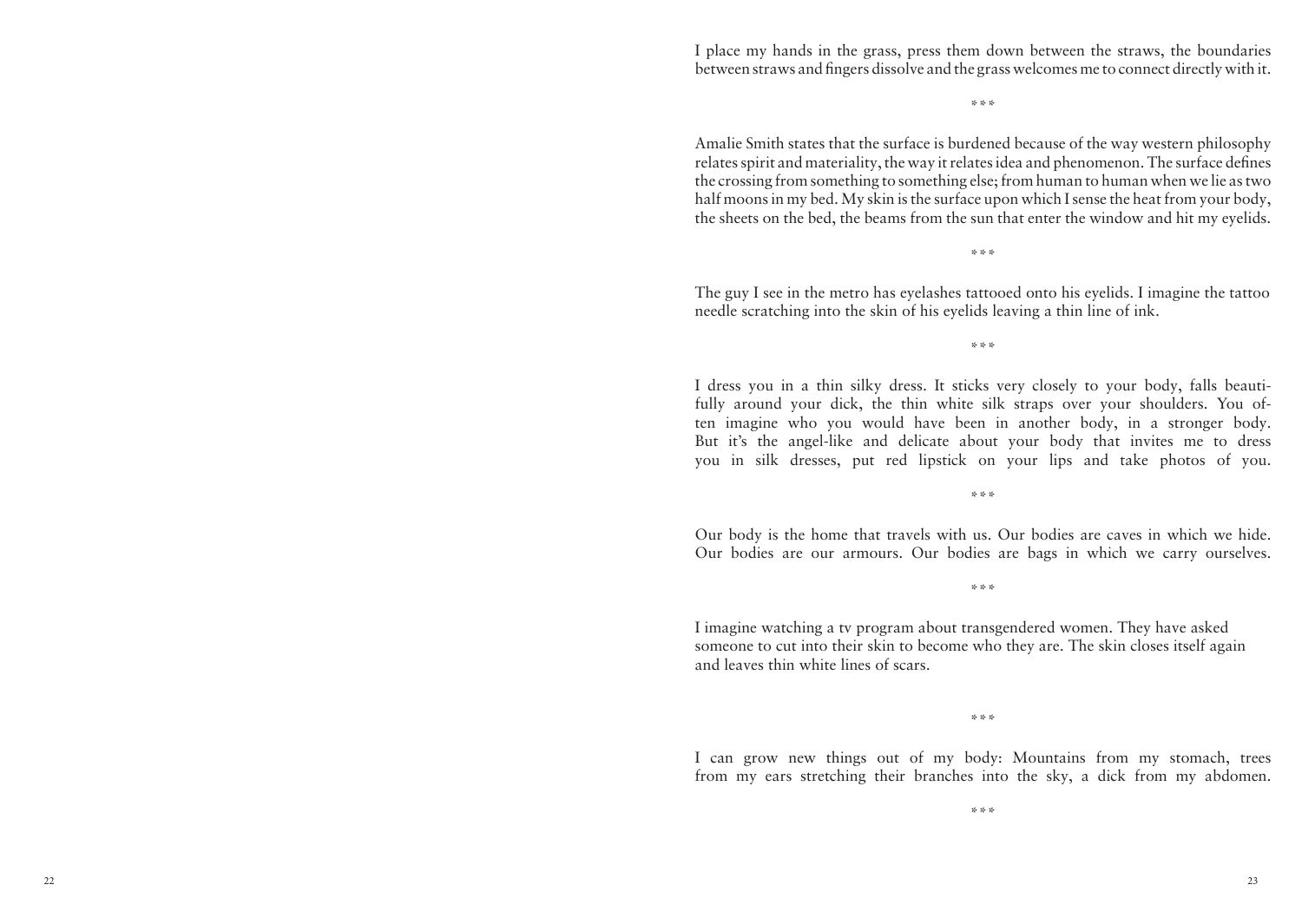I'm the cat crawling into your armpit to protect myself from the cold. I use my furry paws to squeeze my way further in.

\*\*\*

I have diamond breasts. I'm a reptile. I'm lying on the warm stones to heat up my cold blooded blody.

\*\*\*

During the draught this summer I struggled with feeling the outer etches of my body cause the rain would never touch it. I asked for the touch of your hands in replacement.

\*\*\*

I imagine this scene: The water is lit from underneath and becomes turquoise. Two bodies float in the water that makes their surfaces marble-shiny. They twirl and dance around each other down, down, around, around. Afterwards in the sauna one tells the other that her mother is a sculptor. She mostly casts in bronze but she has done few major works in stone as well. The other seems impressed. "It must be difficult to work with such large-scale materials", he says. She nods and adds: "Clay isn't too bad cause with clay you can add and remove as you want. When working with bronze you create one mould with which you can cast several times if something goes wrong, but when working with stone it's 'one shot'. When you chop off one chip of stone you can never put it back on." He nods. He agrees with her way of perceiving stone as material.

\*\*\*

Keep your eyes on the stones. Look closer. Do you see it now?

\*\*\*

The ceramic on your table: "Click, click, click" at night before I fall asleep in your bed. I go: "Click, click, click" with my tung until I reach the same pitch as the ceramic.

\*\*\*

Did you know that the mother and daughter crystals in the clay are communicating? It goes: "Click, click, click".

\*\*\*

You see the terracotta figures dance where they're not and you don't see them dance where they are.

I now know how to touch with my eyes and see with my hands. I'm returning to the trees to gently put my hands on one of their rugged trunks to see your crew-cut head before me, your chiselled jaw and forehead, your brown colours.

\*\*\*

The mountains surrounding the fjord are an open hand holding me, gently cradling me. I imagine the ferry arriving and leaving once a week.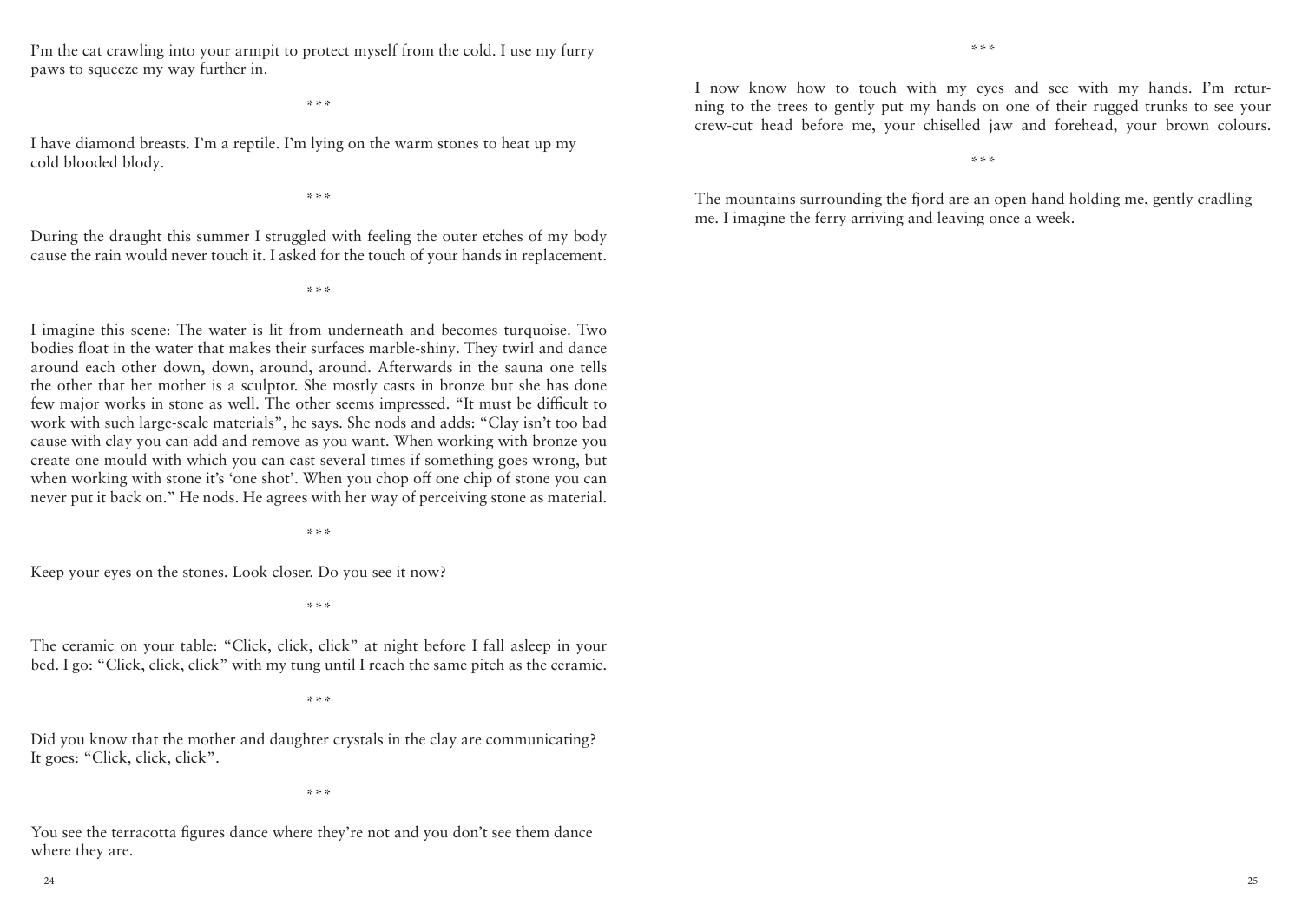Reaching out and the contract of the contract of the contract of the contract of the contract of the contract of the contract of the contract of the contract of the contract of the contract of the contract of the contract of the co of the Samaria gorge. Growing a spine of the Samaria gorge. Smelling the plants in the Samaria gorge. Stretching and lifting in the Samaria gorge. Bathing in oil in the Samaria gorge. Calling no one for help in the Samaria gorge. Splitting my fingers in the Samaria gorge. Getting stretch marks in the Samaria gorge. Starting to like it in the Samaria gorge. Adapting a lifestyle in the Samaria gorge. Hearing whispers in my sleep in the Samaria gorge. Thinking of my mother in the Samaria gorge. Checking for lumps in the Samaria gorge. Waiting not waiting in the Samaria gorge. One day waking up in the Samaria gorge. First crying then sighing in the Samaria gorge. Squinting at the sun from the Samaria gorge. Getting angrily up in the Samaria gorge. Feeling like a walk in the Samaria gorge. Laughing at myself in the Samaria gorge. Allowing for a fuck up in the Samaria gorge. Drawing my breath in the Samaria gorge. Screaming through the valley of the Samaria gorge. Towering for a moment in the Samaria gorge. Creating echo upon echo upon echo upon echo upon echo upon echo upon echo upon echo upon echo upon echo de la contrata de la contrata de la contrata de la contrata de la contrata de la contrata de la contrata in the contract of the contract of the contract of the contract of the contract of the contract of the contract of the contract of the contract of the contract of the contract of the contract of the contract of the contrac the Samaria gorge.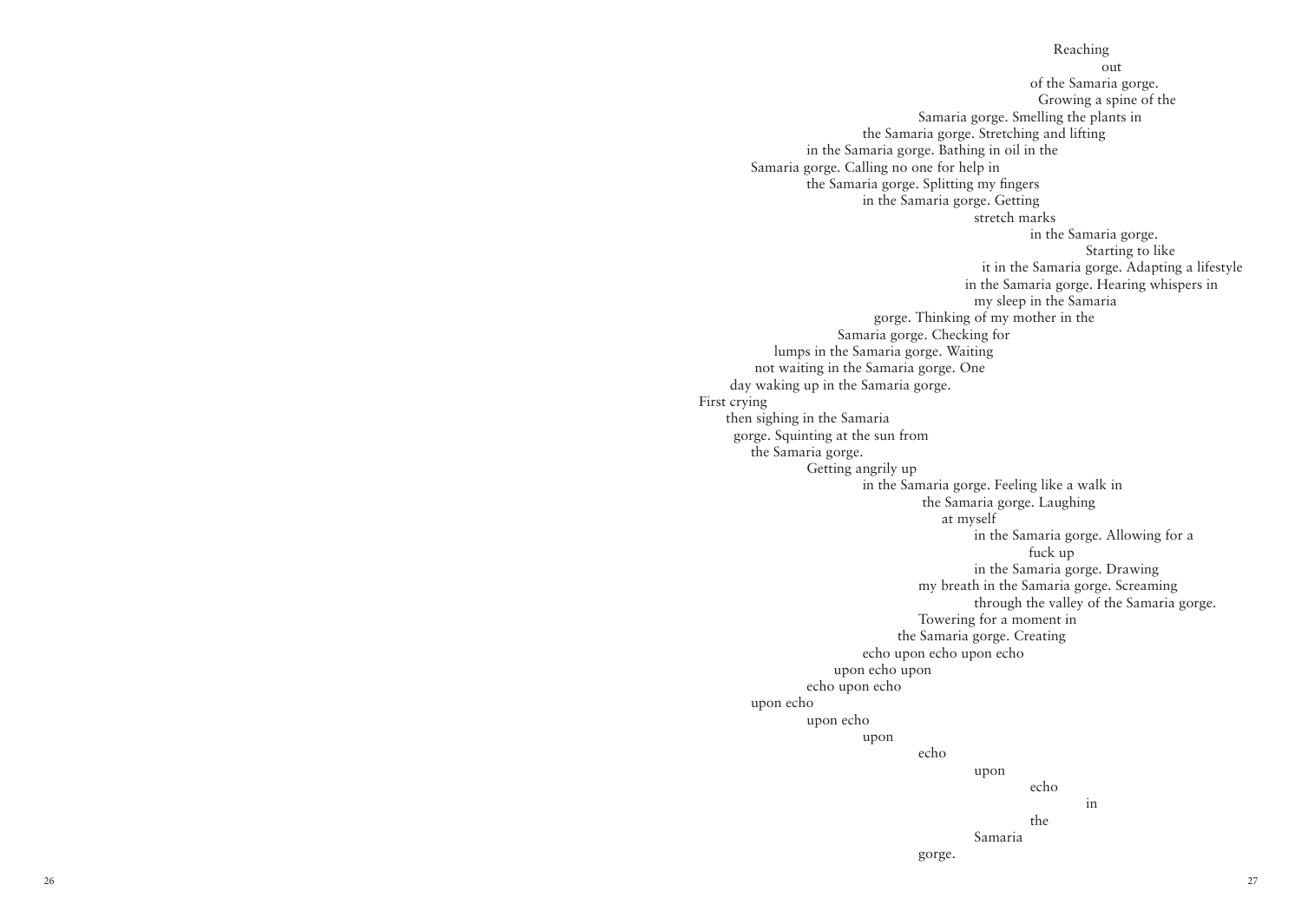1 punk splatters all over the toilet floor let the cleaner come through in the twilight *let yourself be carried away by the greenish fluid* lying down, breathing hard blending in, the cleaner unaware of trampling you *try to be invisible* put your hand over your breath moving down inside your throat *only breath in, don't breath out.* eat it back up, back down, back in you are inside now *inside your body, feel your veins.* pulse, pulse pulse pulse pulse pulse. the blender is loud *I am really focusing on hearing the stillness in the noise.* you are dying too loud spinning too fast *creating too much* go to sleep on the cold wet tiles.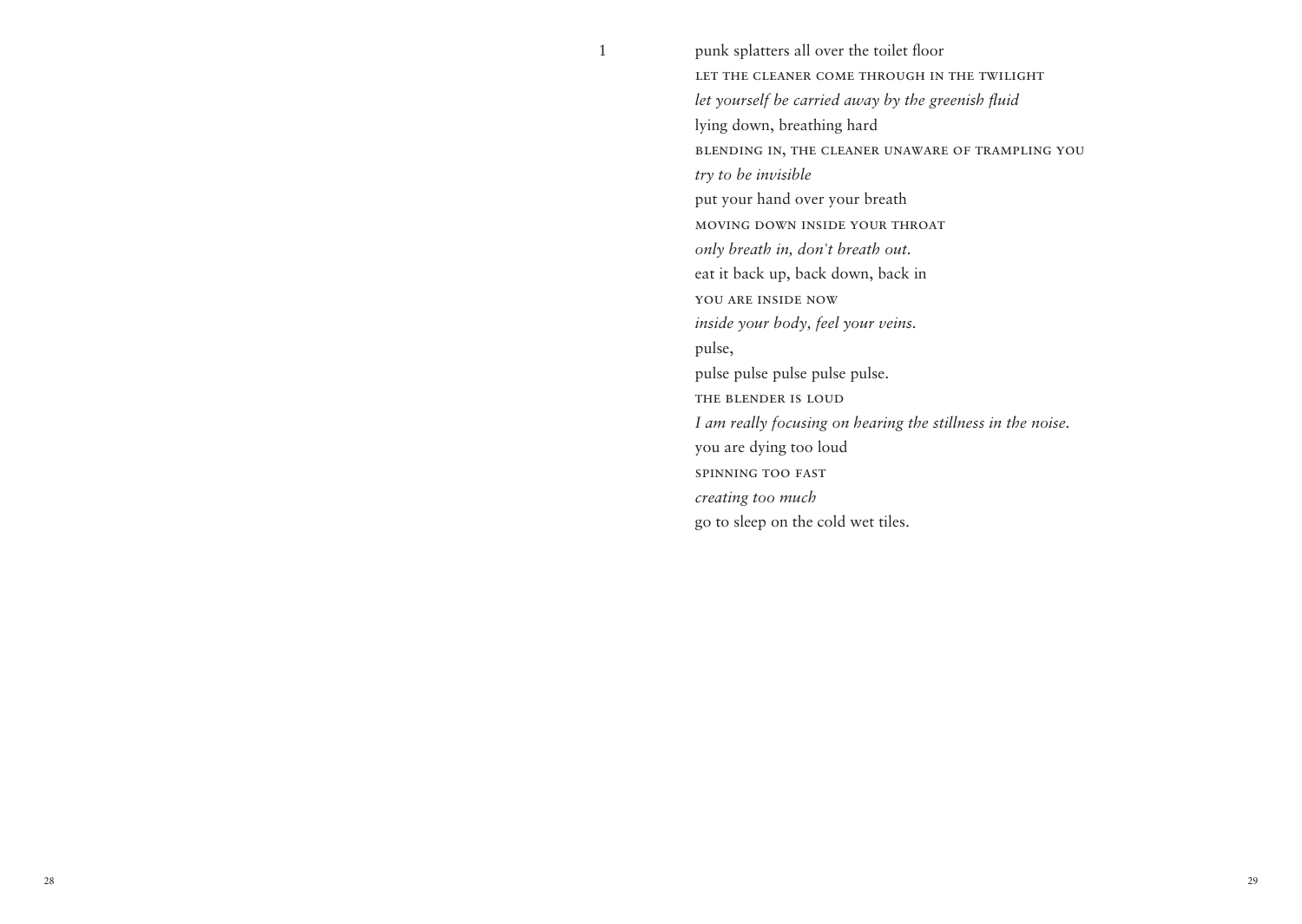2 *if theres a beginning, a middle and an end, where are you?* you got lost in the antagonist space let yourself take the space! *alright, i am trying to, yet, what is the place i want to take?* you were granted three choices: get into the zone of improv. class *or just go home and lay down* or go tell your mom that the game is rigged. let everyone trust you *but dont trust everyone* your mom gives you the rigged dice letting you in on the secret *so now you know. dont be sad, it's hard for everybody.* play on as if you didn't know taking the penalty kick for everyone. *in the collectiveness of knowing you will find pleasure.* a high, a high, a high, a high before your pyramid topples over *i will find myself at the beginning of the middle.*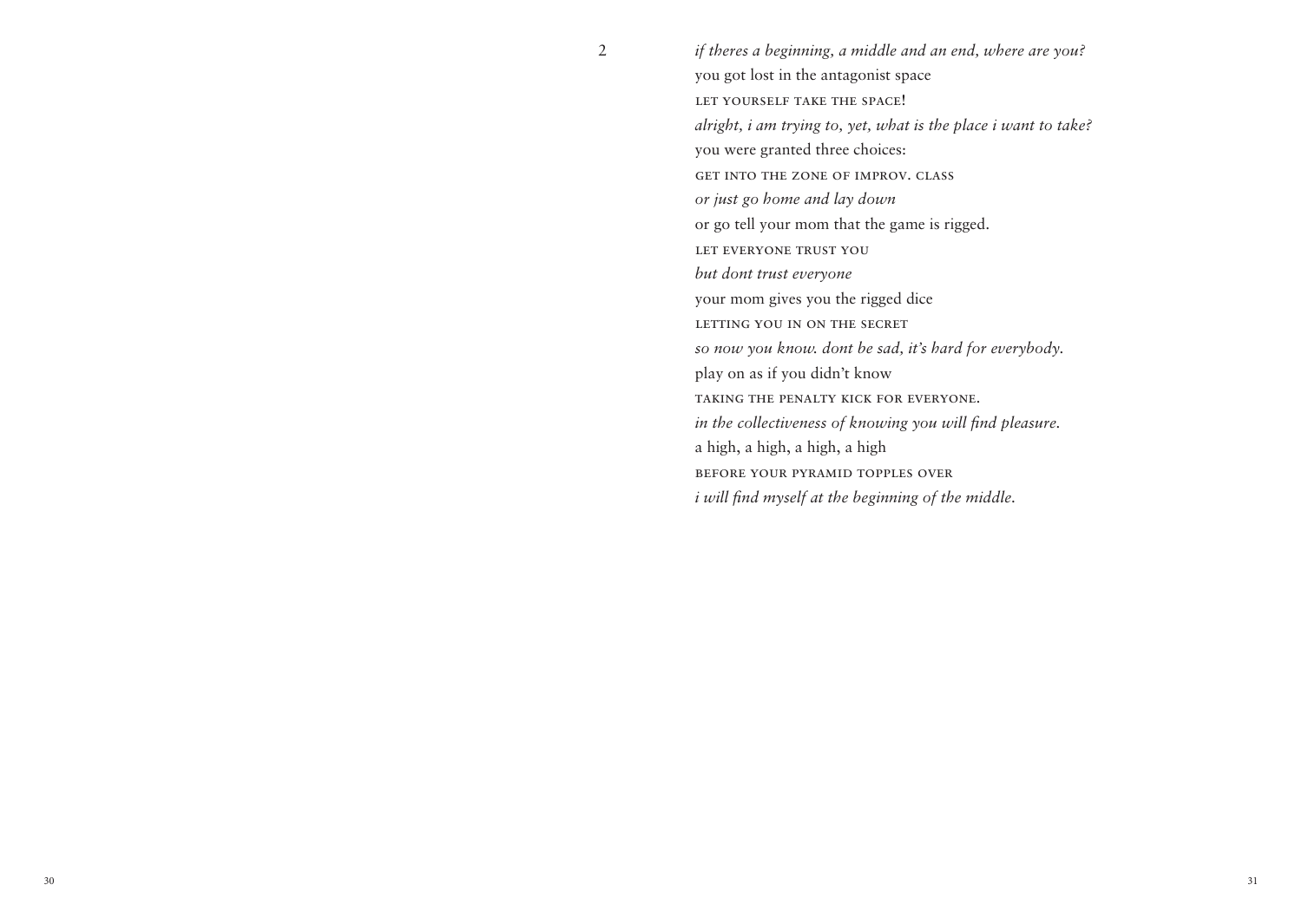3 IS IT PUNK OR JUST GROSS? *should i stay or should i go?* it's dripping down a string of my sleek hair scrambled eggs and lemon juice *these are my everyday thoughts, always present, always close.* it's dripping down the hill of my spine always dripping why can't i be dry? *stop vomiting on me!* it's dripping down the sides of my calves submerged i can no longer drip *the light is flickering, is it morning already?* it smells like malt and sweaty walls i want to be closer to them *i want to feel their eyes scanning my body* i don't want to go now i have all my clothes on *did i get dressed all by myself?* who added this weight on the fabric? GAH! THAT DRIP!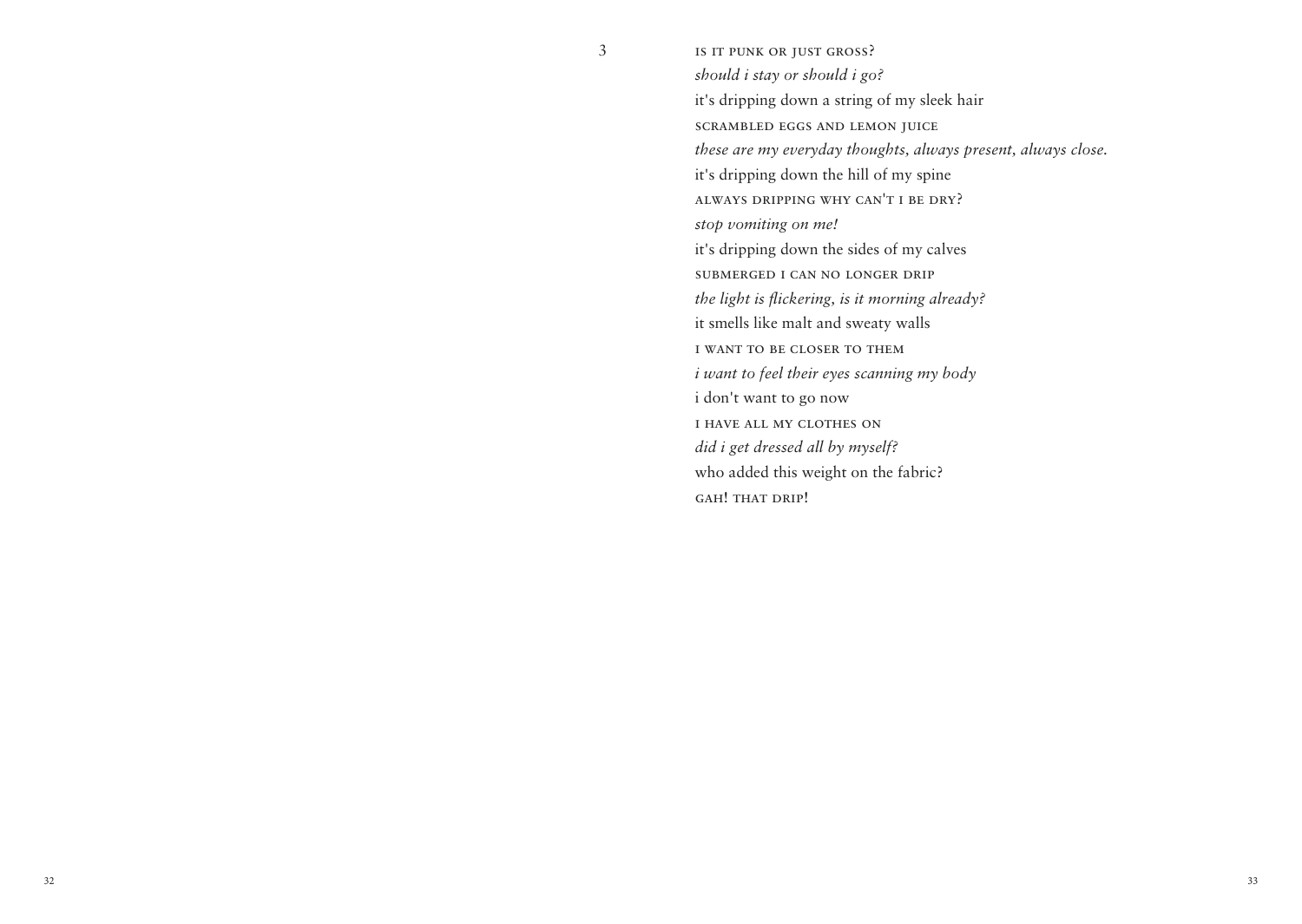I found your heart In the snow Not the white pretty snow But the slabby Almost see-through snow That wets your socks Inside your boots It was bloody, The heart The blood dripped Down my wrist, Down my elbow Down to the snow It moved in my hand Up down Up down Up down It talked to my hand Ba bamm Ba bamm Ba bamm I looked at the heart It was very familiar I knew this heart. I licked the heart It tasted like cinnamon And warmth You used to taste Like cinnamon And your hot tub In your house By the tree By the pond That looked like a dead fish Was always too warm for me.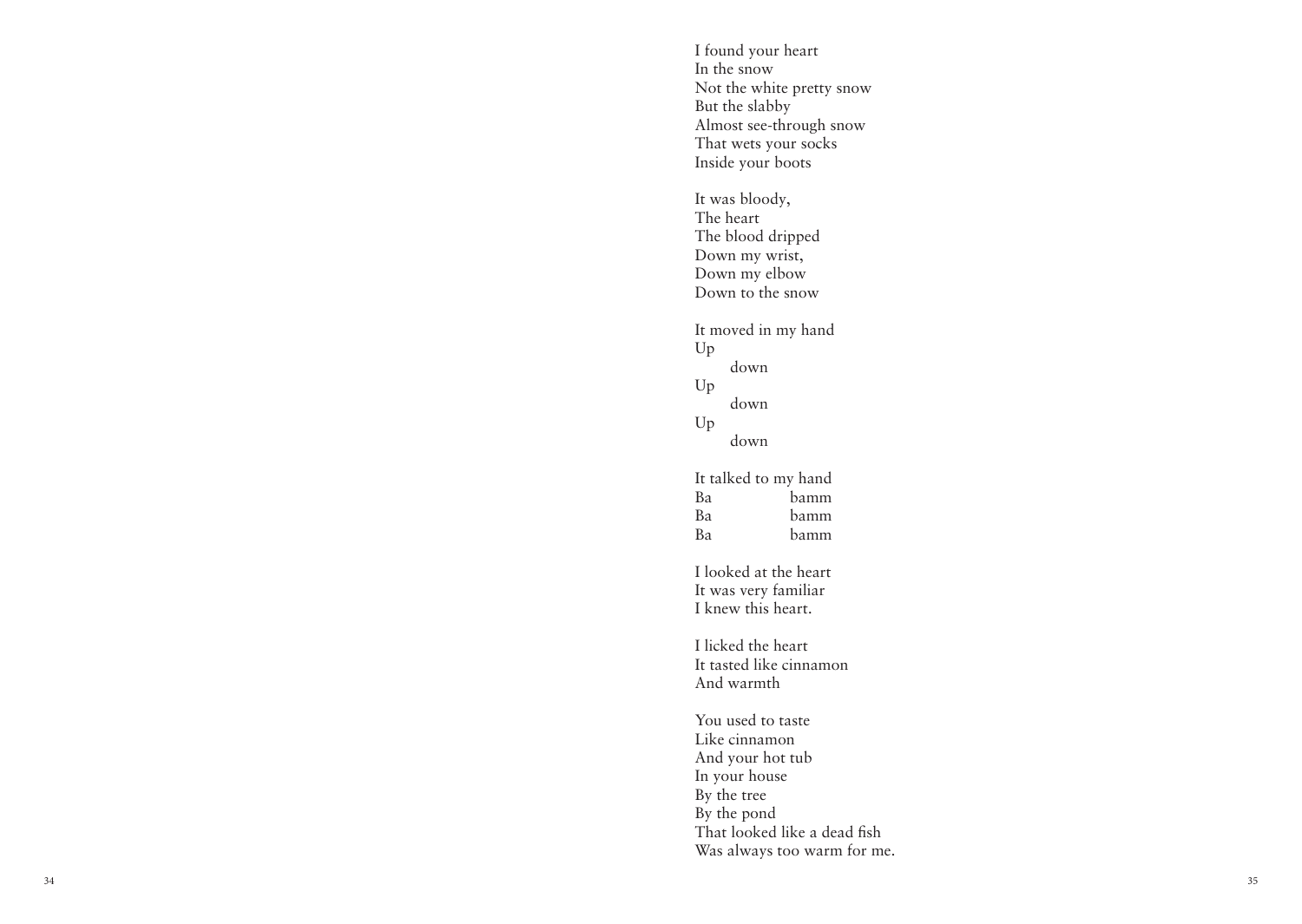## *with*

| Mara Schwerdtfeger    | $3, 10 - 17, 29 - 33$ |
|-----------------------|-----------------------|
| Ráðhildur Ólafsdóttir | $5, 10 - 17, 35$      |
| Rikke Jespersen       | $7 - 8, 23 - 25$      |
| Sunneva Elvarsdóttir  | 27                    |
| Ella Olivia           | $20 - 21, 29 - 33$    |
| Nina Overkott         | $19, 29 - 33$         |

The collective was formed during a week of writing with Nanna Vibe Spejlborg Juelso and Fríða Ísberg at LungA School. They continue to meet to read and share every second Saturday after brunch.